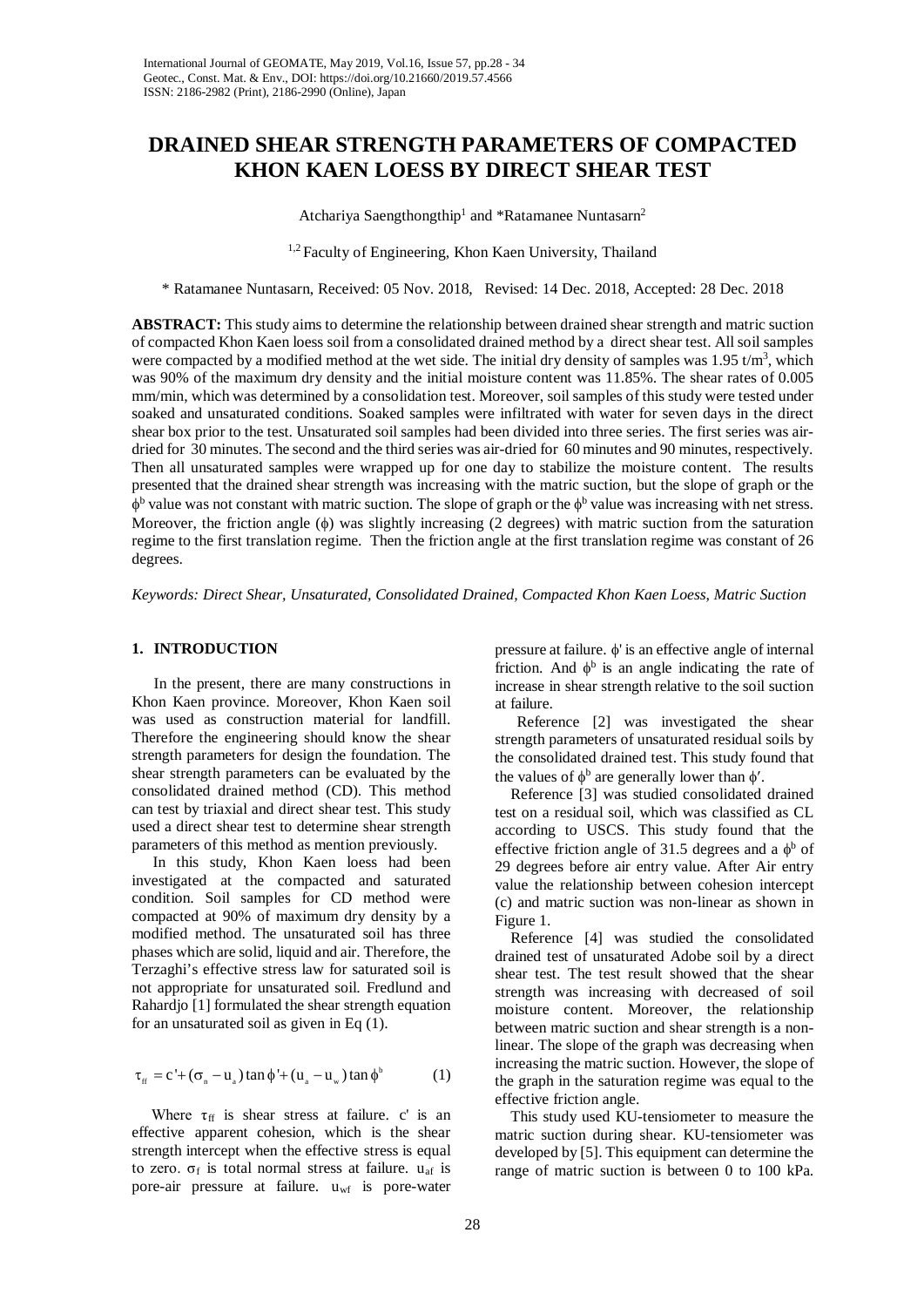Therefore the range of matric suction of this is study is between 0 to 100 kPa.



Fig. 1 the relationship between cohesion intercept (c) and matric suction (Ref [3])

### **2. BASIC PROPERTIES**

Khon Kaen loess, which was used in this study, was classified as silty sand (SM) according to [6]. The results of sieve and hydrometer analysis showed that Khon Kaen loess consists of 55% sand, 30% silt, and 15% clay [7]. The majority of Khon Kaen sand size was fine sand as illustrated in Fig. 2. The natural density of Khon Kaen loess was 1.65  $t/m<sup>3</sup>$ , which is the loosed sand. Atterberg's limit results also presented a liquid limit was 16.5% and a non-plastic limit. The specific gravity was 2.65. The basic properties of Khon Kaen loess were present in Table1.

Also, the modified compaction was decided to use in this project because Khon Kaen loess was used in pavement construction rather than another construction. The maximum dry density was  $2 t/m<sup>3</sup>$ , and the optimum moisture content was 9%.

### **3. DIRECT SHEAR: CONSOLIDATED DRAINED METHOD**

Soil samples were compacted at 90% of maximum dry density at the wet side (moisture content of 11.85%) by a modified method. Soil samples were trimmed by cutting ring as shown in Fig 3. The unsaturated sample was air-dried at the room temperature  $25^{\circ}$ c as shown in Fig 4. Then the sample was wrapped for stabilized the moisture content for one day prior to testing as shown in Fig 5. Meanwhile, the KU-tensiometer has to be deaired by vacuum pump until no bubble on equipment before setup as shown in Figure 6. After that KU-tensiometer was set up at the top of the sample, then the plastic and the wet towel was wrapped on the sample to protect the loss of

moisture content as shown in Figure 7 and 8.

The soaked specimen had to be infiltrated for seven days before being consolidated for 24 hours. But the unsaturated specimen was air dry before consolidating. Three series of air dry sample, which are 30, 60 and 90 minutes, was studied in this project.



Fig. 2 Grain Size Distribution

Table 1 Basic Properties of Khon Kaen loess

| Properties                                         |           |
|----------------------------------------------------|-----------|
| Liquid limit (LL), %                               | 16.5      |
| Plastic limit (PL), %                              | <b>NP</b> |
| Plasticity index (PI), %                           |           |
| Specific gravity                                   | 2.65      |
| Optimum moisture content (OMC), %                  | 9         |
| Maximum dry density ( $\rho_d$ ), t/m <sup>3</sup> | 2.0       |
| Sand $(\%$ )                                       | 55        |
| $Silt$ (%)                                         | 30        |
| Clay(%)                                            | 15        |
| USCS classification                                | SМ        |
| Pre-consolidation pressure $(P_c)$                 | 56        |



Fig. 3 Preparation specimen

The shear rate of this method has to determine from the consolidation test as shown in Table 2. Three vertical stress of 200, 400 and 800 kPa were used to study — the failure time of 200, 400, 800 kPa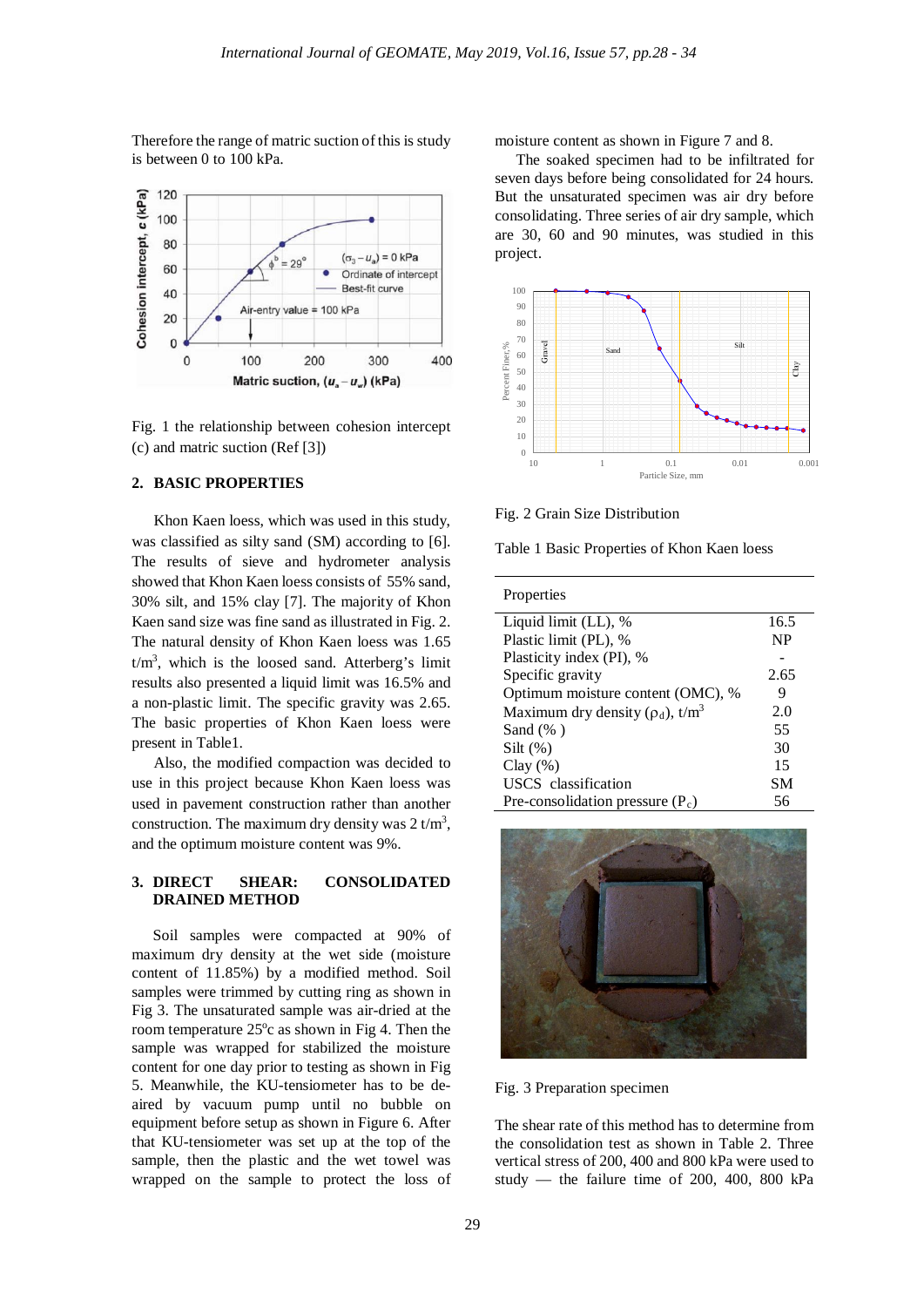vertical load as shown in Table 2, 3, 4, 5, respectively. However, the consolidation results found that that pre-consolidation pressure  $(P_c)$  was 56 kPa and OCR was 1.74, which was less than 2. Therefore the failure time has to determine  $t_{50}$  or  $t_{90}$ as shown in Eq. [2] and [3], respectively. The shear rate was calculated from the maximum value of the failure time as shown in Eq. [3]. The failure time, which was derived from  $t_{50}$  was higher than  $t_{90}$ . The shear rate of this study equaled to 0.005 mm/min.



Fig. 4 Air-dried stage



Fig. 5 Wrapped sample for stabilized moisture content



Fig. 6 De-aired KU-tensiometer



Fig. 7 Wrapping Plastic



Fig. 8 Wet towels over a sample

$$
t_f = 50t_{50} \tag{2}
$$

$$
t_{50} = 11.6t_{90} \tag{3}
$$

$$
R_{d} = \frac{d_{f}}{t_{f}}
$$
 (4)

Where  $d_f$  equal to 0.2 inches according [8] because Khon Kaen loess was coarse grain soil. Moreover,  $t_f$  is a failure time, which equaled to 60 min.

Table 2 Failure time of soaked sample

| Vertical<br><b>Stress</b><br>(kPa) | $t_{50}$ (min) | tf<br>(min) | $t_{90}$ (min) | tғ<br>(min) |
|------------------------------------|----------------|-------------|----------------|-------------|
| 200                                | 7.5            | 375         | 5.9            | 68.44       |
| 400                                | 7.8            | 390         | 6.9            | 80.04       |
| 800                                | 8              | 400         | 4.6            | 53.36       |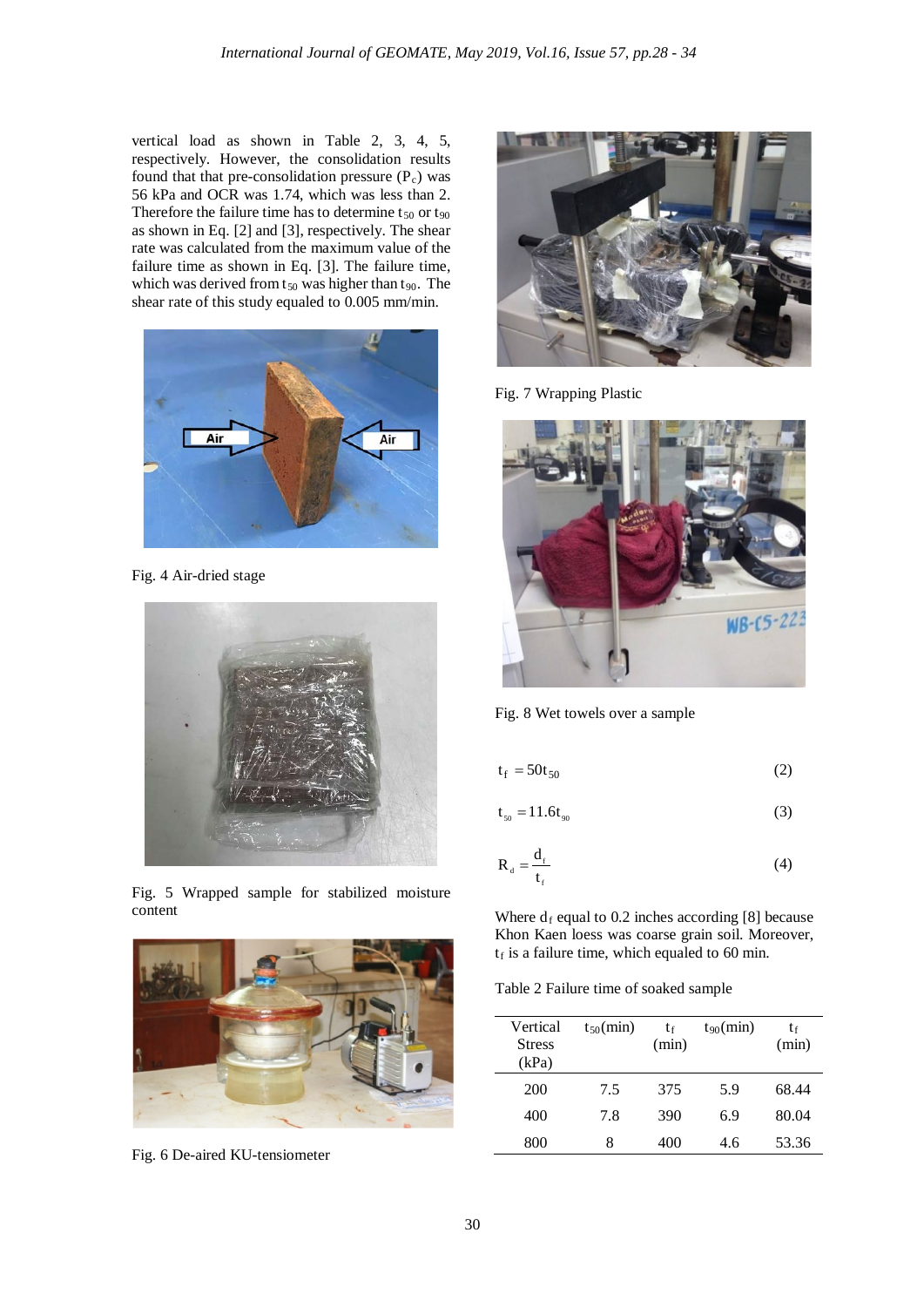| Vertical<br><b>Stress</b><br>(kPa) | $t_{50}$ (min) | tŧ<br>(min) | $t_{90}$ (min) | tf<br>(min) |
|------------------------------------|----------------|-------------|----------------|-------------|
| 200                                | 1.5            | 75          | 5.8            | 67.28       |
| 400                                | 6.5            | 325         | 3.3            | 38.28       |
| 800                                | 0.45           | 22.5        | 16             | 185.6       |

Table 3 Failure time of 30 minutes air-dry sample

Table 4 Failure time of 60 minutes air-dry sample

| Vertical<br><b>Stress</b><br>(kPa) | $t_{50}$ (min) | tŧ<br>(min) | $t_{90}$ (min) | tғ<br>(min) |
|------------------------------------|----------------|-------------|----------------|-------------|
| 200                                | 1.357          | 67.5        | 3.5            | 40.6        |
| 400                                | 0.857          | 42.85       | 8.5            | 98.6        |
| 800                                | 0.55           | 27.5        | 9              | 104.4       |

Table 5 Failure time of 90 minutes air-dry sample

| Vertical<br><b>Stress</b><br>(kPa) | $t_{50}$ (min) | tf<br>(min) | $t_{90}$ (min) | tf<br>(min) |
|------------------------------------|----------------|-------------|----------------|-------------|
| 200                                | 1.07           | 83.5        | 3.5            | 40.6        |
| 400                                | 0.85           | 42.5        | 2.5            | 29          |
| 800                                | 1.71           | 85.5        | 8.6            | 99.76       |

#### **3.1. Test Result of Direct Shear Test**

The initial and final properties were shown in Table 6.

Table 6 The initial and final properties of soil sample

| Sample            | Air- dried |      |      |
|-------------------|------------|------|------|
| Condition         | 30         | 60   | 90   |
|                   | mins       | mins | mins |
| Initial moisture  | 11.3       | 10.8 | 10.5 |
| content $(\%)$    |            |      |      |
| Final moisture    | 10.1       | 10.6 | 9.8  |
| content $(\% )$   |            |      |      |
| Initial $S_r$ (%) | 64         | 61   | 60   |
| Final $S_r$ (%)   |            | 59   | 59   |

The relationship between the shear stress and net stress was present in Figure 9, and the summaries of the test result were present in Table 7. The total friction angle and cohesion of soaked soil was 24.5 degree and four kPa, respectively, as shown in Fig. 9. Moreover the relationship between horizontal displacement and shear stress of soaked sample and unsaturated sample for 30 and 60 mins air dry showed the strain hardening as shown in Fig. 10, 11

12 and 13, respectively. But the relationship between horizontal displacement and shear stress of unsaturated sample for 90 min air dry showed the strain softening as shown in Fig. 13.

 Besides, the relationship between vertical displacement and horizontal displacement of both conditions as present in Fig. 14 to 17 showed a compression behavior.



Fig. 9 The relationship between shear stress and net stress

Table 7. The summaries of the test result

| Sample             |      | с    |
|--------------------|------|------|
| Soaked             | 24.5 |      |
| Air dry for 30 min | 26.3 | 14   |
| Air dry for 60 min | 26.7 | 23.5 |
| Air dry for 90 min | 26.3 | 26.0 |

The effective friction angle of soaked condition was 2 degrees lower than an unsaturated condition. The effective cohesion of unsaturated is 35 degree. However, the cohesion was increased with decreasing of soil moisture dramatically.

#### **4. SOIL WATER CHARACTERISTIC CURVE**

Two methods determined the drying soil water characteristics curve (SWCC). According to [9], the pressure plate method was used to establish SWCC for a suction values between 1 to 1,500 kPa. Moreover, SWCC at suctions above 1,500 kPa were determined from the isopiestic humidity method. In this method, three solutions, which were Copper

Sulfate (CuSO4), Ammonium Chloride  $(NH<sub>4</sub>Cl)$  and Sodium Hydroxide (NaOH.H<sub>2</sub>O), were used to determine SWCC at a suction value of 3,900 kPa, 30,900 kPa, and 365,183 kPa, respectively. Data points above 1,500 kPa were total suction values [10].

The test result of a pressure plate and isopiestic humidity showed the soil water characteristic curve (SWCC) as illustrated in Fig 18. The SWCC of compacted Khon Kaen loess showed a bimodal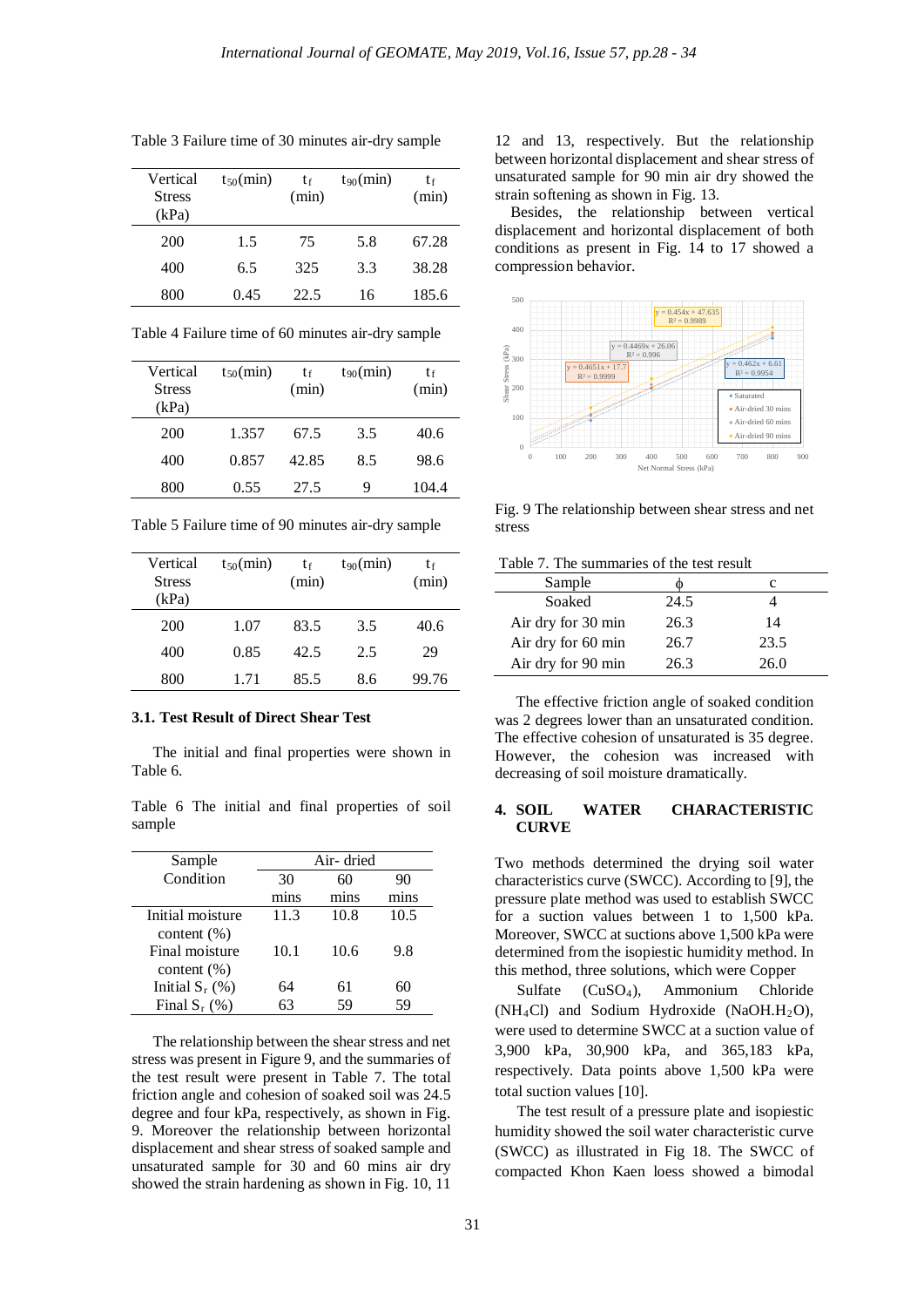curve, which indicated two distinct air-entry values and two distinct residual points [11]. The first and second air entry value is 3 and 450 kPa, respectively. Moreover, the first and second residual volumetric moisture contents are 42 and 16%, respectively. Therefore, the soil suction value of saturation regime and the first transition regime was between 0 to 3 kPa and 3 to 27 kPa, respectively. The soil suction, which was higher than 27 kPa, was the first residual regime.

#### **5. DISCUSSION**

The relationship between matric suction and shear stress as shown in Fig.19 showed a quite linear relationship. The shear stress was increasing with matric suction. However, the slope of graph or  $\phi^b$  were not constant with the net stress. The slope of graph or  $\phi^b$  is increasing with the net stress ( $\sigma_{\text{net}}$ ) as shown in Table 8. The  $\phi^b$  value is too high and higher than the friction angle (approximately-3 times), which disagreed with [2] and [3]. The  $\phi^b$ value of this study is too high because the KUtensiometer was on the top surface of the sample where the water was bleeding as shown in Fig.20. Therefore the matric suction was too low. The tensiometer should be in the soil sample to get the right value of matric suction.

However, the final degree of saturation was also shown a low-value of matric suction, which was determined from the SWCC (Fig. 18). The matric suction of air-dried sample for 30, 60 and 90 mins was 5, 5.5 and 6, respectively, which was a slightly lower from KU-tensiometer measurement.

Moreover, the friction angles  $(\phi)$  were not also constant. The friction angles were slightly increasing with matric suction from the saturation regime to the transition regime (about 2 degrees increasing). However, the friction angle of the sample, which was tested at the transition regime, was quite constant of 26 degrees as shown in Fig. 21.



Fig. 10 The relationship between the horizontal displacement and shear stress of the soaked sample



Fig. 11 The relationship between the horizontal displacement and shear stress of 30 mins air-dry sample



Fig. 12 The relationship between the horizontal displacement and shear stress of 60 mins air-dry sample



Fig. 13 The relationship between the horizontal displacement and shear stress of 90 mins air-dry sample



Fig. 14 The relationship between the vertical and horizontal displacement of the soaked sample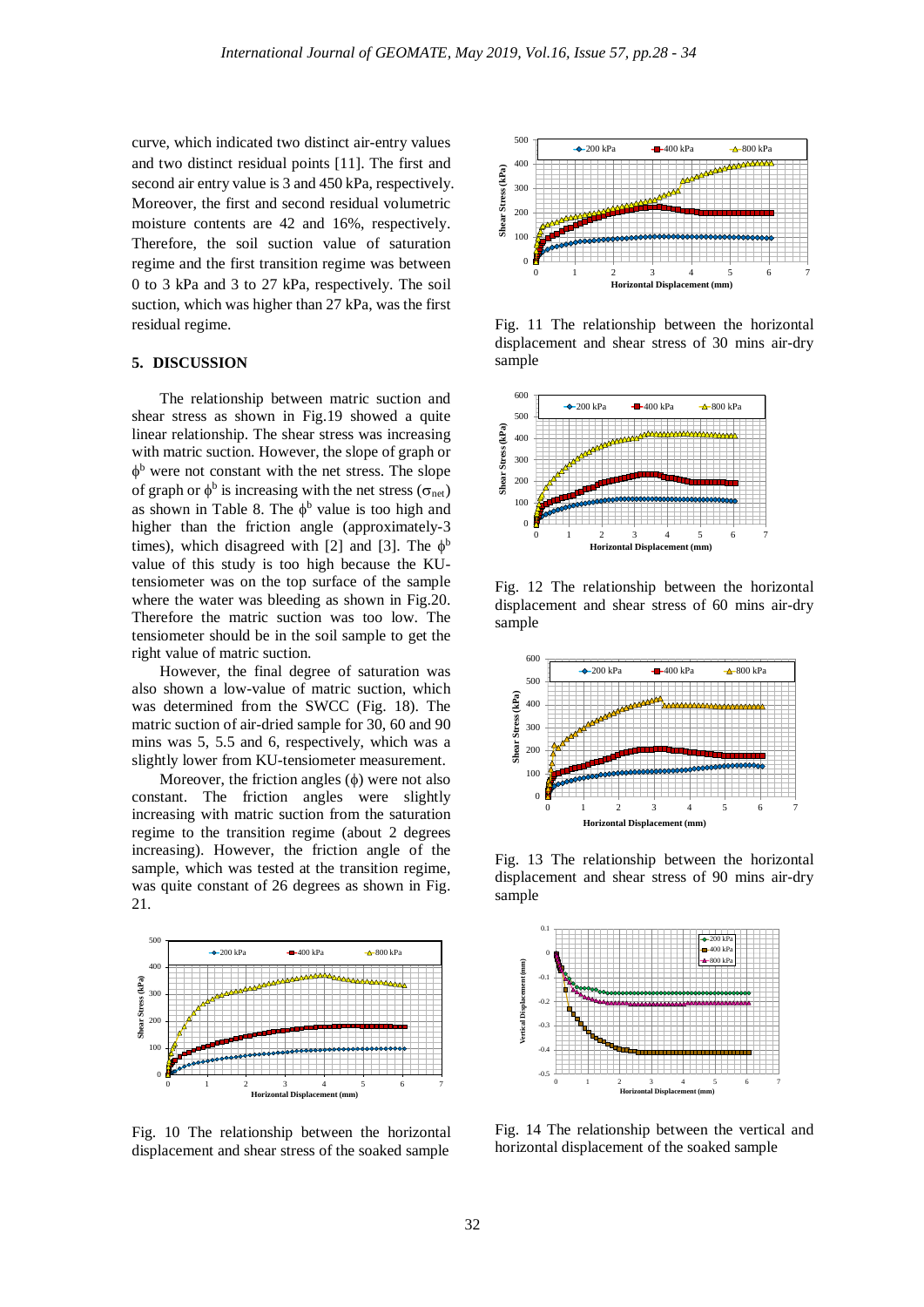

Fig. 15 The relationship between the vertical and horizontal displacement of 30 mins air-dry sample



Fig. 16 The relationship between the vertical and horizontal displacement of 60 mins air-dry sample



Fig. 17 The relationship between the vertical and horizontal displacement of 90 mins air-dry sample



Fig. 18 Soil Water Characteristic Curve



Fig. 19 The relationship between the matric suction and shear strength



Fig. 20 The top surface after shearing



Fig. 21 The relationship between matric suction and friction angle

Table 8 The  $\phi^b$ -value

| $\sigma_{net}$ (kPa) | $\phi^b$ (deg) |
|----------------------|----------------|
|                      | 75             |
| 200                  | 80             |
| 400                  | 83             |
| 800                  | 85             |